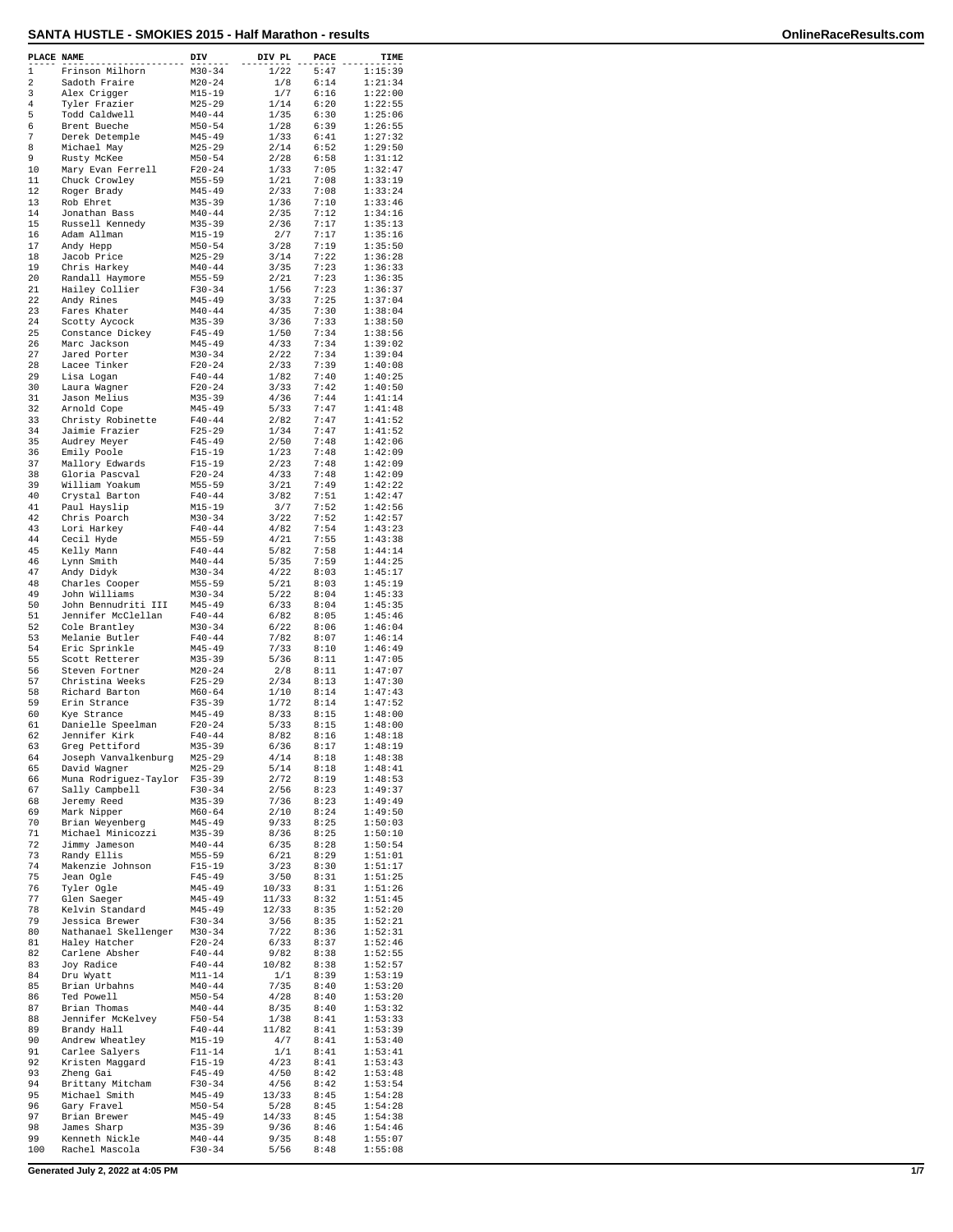| PLACE NAME |                                      | DIV                    | DIV PL         | PACE         | TIME               |
|------------|--------------------------------------|------------------------|----------------|--------------|--------------------|
| 101        | Amy Landers                          | $F40 - 44$             | 12/82          | 8:48         | 1:55:09            |
| 102        | Ashton Brown                         | $F15 - 19$             | 5/23           | 8:49         | 1:55:23            |
| 103        | Daniel Salyers                       | $M35 - 39$             | 10/36          | 8:49         | 1:55:25            |
| 104        | Amanda Morris-Shrum                  | $F35 - 39$             | 3/72           | 8:50         | 1:55:41            |
| 105        | Victor McCane                        | $M50 - 54$             | 6/28           | 8:51         | 1:55:46            |
| 106        | Ethan Archer                         | $M20 - 24$             | 3/8            | 8:51         | 1:55:56            |
| 107        | Gabrielle Mardis                     | $F15 - 19$             | 6/23           | 8:52         | 1:55:59            |
| 108        | Wesley Wortman                       | $M30 - 34$             | 8/22           | 8:52         | 1:56:03            |
| 109        | Makayla May                          | $F20 - 24$             | 7/33           | 8:52         | 1:56:07            |
| 110        | Matt Baines                          | $M20 - 24$             | 4/8            | 8:53         | 1:56:10            |
| 111        | Brooks Derting                       | $M35 - 39$             | 11/36          | 8:53         | 1:56:13            |
| 112        | Shannon Smith                        | $F40 - 44$             | 13/82          | 8:53         | 1:56:20            |
| 113        | Steve Canova                         | $M55 - 59$             | 7/21           | 8:54         | 1:56:23            |
| 114        | Travis Young                         | $M40 - 44$             | 10/35          | 8:54         | 1:56:30            |
| 115        | Laura White                          | $F50 - 54$             | 2/38           | 8:54         | 1:56:32            |
| 116        | Debbie Davis                         | $F45 - 49$             | 5/50           | 8:55         | 1:56:45            |
| 117        | Jeremy Prickett                      | $M35 - 39$             | 12/36          | 8:56         | 1:56:58            |
| 118        | Katie Casamatta                      | $F15-19$               | 7/23           | 8:56         | 1:56:59            |
| 119        | Joe Casamatta                        | $M35 - 39$             | 13/36          | 8:56         | 1:57:00            |
| 120        | Hope Sellars                         | $F45 - 49$             | 6/50           | 8:58         | 1:57:27            |
| 121        | David Eagin                          | $M35 - 39$             | 14/36          | 8:59         | 1:57:33            |
| 122        | Jason Reeves                         | $M40 - 44$             | 11/35          | 8:59         | 1:57:37            |
| 123        | Mark Collier                         | $M25 - 29$             | 6/14           | 8:59         | 1:57:41            |
| 124        | Adney Cross                          | $M35 - 39$             | 15/36          | 9:02         | 1:58:09            |
| 125        | Laura Aderhold                       | $F40 - 44$             | 14/82          | 9:02         | 1:58:10            |
| 126        | Nicole Fields                        | $F30 - 34$             | 6/56           | 9:02         | 1:58:12            |
| 127        | Kelli Orr                            | $F30-34$               | 7/56           | 9:03         | 1:58:29            |
| 128        | Patricia Smith                       | $F35 - 39$             | 4/72           | 9:03         | 1:58:31            |
| 129        | Julia Wood                           | $F35 - 39$             | 5/72           | 9:04         | 1:58:40            |
| 130        | Monica Hopper                        | $F25 - 29$             | 3/34           | 9:04         | 1:58:42            |
| 131        | Kathi Wagner                         | $F60 - 64$             | 1/4            | 9:04         | 1:58:42            |
| 132        | Breezy Epperson                      | $F15 - 19$             | 8/23           | 9:05         | 1:58:50            |
| 133        | Megan Marcus                         | $F35 - 39$             | 6/72           | 9:05         | 1:58:55            |
| 134        | Jeremy Bailey                        | $M35 - 39$             | 16/36          | 9:06         | 1:59:08            |
| 135        | Robert Hardin                        | $M65 - 69$             | 1/4            | 9:07         | 1:59:14            |
| 136        | Crystal Harris                       | $F35 - 39$             | 7/72           | 9:07         | 1:59:20            |
| 137        | Jamie Davis                          | $F45 - 49$             | 7/50           | 9:09         | 1:59:44            |
| 138        | Gretchen Zablocki                    | $F35 - 39$             | 8/72           | 9:09         | 1:59:45            |
| 139        | Jennifer Holtmann                    | $F40 - 44$             | 15/82          | 9:09         | 1:59:45            |
| 140        | Brian Simpson                        | $M40 - 44$             | 12/35          | 9:09         | 1:59:52            |
| 141        | Alexandra Stover                     | $F20 - 24$             | 8/33           | 9:10         | 2:00:03            |
| 142        | Kendrick Stiles                      | $M25 - 29$             | 7/14           | 9:11         | 2:00:07            |
| 143        | David Buchanan                       | $M60 - 64$             | 3/10           | 9:11         | 2:00:10            |
| 144        | Robin Buchanan                       | $F45 - 49$             | 8/50           | 9:11         | 2:00:11            |
| 145        | Bernadette Kitzke                    | $F35 - 39$             | 9/72           | 9:12         | 2:00:20            |
| 146        | Gladivee Garcia                      | $F40 - 44$             | 16/82          | 9:12         | 2:00:21            |
| 147        | Rebecca Woodworth                    | $F30 - 34$             | 8/56           | 9:12         | 2:00:23            |
| 148        | Douglas Beach                        | $M50 - 54$             | 7/28           | 9:12         | 2:00:24            |
| 149        | Tiffany Coleman-Beach                | $F45 - 49$             | 9/50           | 9:12         | 2:00:25            |
| 150        | Anna McCarter                        | $F30 - 34$             | 9/56           | 9:14         | 2:00:58            |
| 151        | Thomas Barnard                       | $M30 - 34$             | 9/22           | 9:15         | 2:00:58            |
| 152        | Lee Harrison                         | $F40 - 44$             | 17/82          | 9:15         | 2:00:59            |
| 153        | Greg Bruner                          | $M55 - 59$             | 8/21           | 9:16         | 2:01:22            |
| 154        | Margie Bruner                        | $F50 - 54$             | 3/38           | 9:16         | 2:01:23            |
| 155        | Starla Prickett                      | $F30 - 34$             | 10/56          | 9:18         | 2:01:38            |
| 156        | Shelley Minton                       | $F40 - 44$             | 18/82          | 9:18         | 2:01:44            |
| 157        | William Hardin                       | $M55 - 59$             | 9/21           | 9:18         | 2:01:47            |
| 158        | Heidi Jones                          | $F40 - 44$             | 19/82          | 9:18         | 2:01:50            |
| 159        | Julie Jones                          | $F40 - 44$             | 20/82          | 9:19         | 2:01:51            |
| 160        | Miranda Epperson                     | $F20 - 24$             | 9/33           | 9:19         | 2:01:53            |
| 161        | Patrick Martin                       | $M30 - 34$             | 10/22          | 9:19         | 2:01:56            |
| 162        | Melynda Jamison                      | $F30-34$               | 11/56          | 9:19         | 2:02:02            |
| 163        | Nicholas Brouhard                    | $M30 - 34$             | 11/22          | 9:20         | 2:02:16            |
| 164        | Raymond Sherry                       | $M45 - 49$             | 15/33          | 9:20         | 2:02:16            |
| 165<br>166 | Roxanne Johnson                      | F30-34                 | 12/56          | 9:20<br>9:21 | 2:02:16            |
|            | Kristen Deardorff<br>Ashleigh Farmer | $F30-34$               | 13/56          |              | 2:02:24<br>2:02:29 |
| 167        |                                      | $F20 - 24$             | 10/33          | 9:21         |                    |
| 168<br>169 | Andrew Jenkins                       | $M40 - 44$<br>$F30-34$ | 13/35          | 9:22<br>9:22 | 2:02:31<br>2:02:31 |
| 170        | Jen Kelley<br>Kendall Stiles         | M55-59                 | 14/56<br>10/21 | 9:22         | 2:02:33            |
| 171        | Kendra Kennedy                       | $F35 - 39$             | 10/72          | 9:22         | 2:02:33            |
| 172        | Evan Christian                       | $M20 - 24$             | 5/8            | 9:22         | 2:02:37            |
| 173        | Andrea Lockerby                      | $F40 - 44$             | 21/82          | 9:22         | 2:02:37            |
| 174        | Bryce Bushon                         | $M15 - 19$             | 5/7            | 9:22         | 2:02:42            |
| 175        | Kaitlin McLeod                       | $F15-19$               | 9/23           | 9:22         | 2:02:43            |
| 176        | Robbie Howard                        | $M35 - 39$             | 17/36          | 9:23         | 2:02:51            |
| 177        | Ronald Shuck                         | $M65 - 69$             | 2/4            | 9:24         | 2:03:01            |
| 178        | Kenny Cole                           | $M45 - 49$             | 16/33          | 9:24         | 2:03:01            |
| 179        | Morgan Martin                        | $M35 - 39$             | 18/36          | 9:24         | 2:03:07            |
| 180        | George Stout                         | $M40 - 44$             | 14/35          | 9:24         | 2:03:07            |
| 181        | Ed Leclaire                          | $M65 - 69$             | 3/4            | 9:26         | 2:03:22            |
| 182        | Jessica Roberts                      | F35-39                 | 11/72          | 9:26         | 2:03:30            |
| 183        | Shelley Booth                        | $F40 - 44$             | 22/82          | 9:26         | 2:03:33            |
| 184        | Cameron Dayton                       | $M50 - 54$             | 8/28           | 9:26         | 2:03:35            |
| 185        | Caitlin Tinius                       | $F25 - 29$             | 4/34           | 9:28         | 2:03:52            |
| 186        | Megan Detemple                       | $F35 - 39$             | 12/72          | 9:28         | 2:03:56            |
| 187        | Nicole Higgins                       | $F20 - 24$             | 11/33          | 9:29         | 2:04:05            |
| 188        | Grayson Absher                       | F15-19                 | 10/23          | 9:29         | 2:04:12            |
| 189        | Amber Str                            | $F15 - 19$             | 11/23          | 9:29         | 2:04:13            |
| 190        | Keith Slater                         | $M40 - 44$             | 15/35          | 9:30         | 2:04:24            |
| 191        | Jill Bickford                        | $F40 - 44$             | 23/82          | 9:31         | 2:04:33            |
| 192        | Lindsey Myers                        | $F15 - 19$             | 12/23          | 9:33         | 2:04:56            |
| 193        | Mallika Vohra                        | F15-19                 | 13/23          | 9:33         | 2:04:57            |
| 194        | Jim Sleightholm                      | $M50 - 54$             | 9/28           | 9:33         | 2:04:57            |
| 195        | Frank Maynard                        | $M55 - 59$             | 11/21          | 9:33         | 2:05:02            |
| 196        | Renee Parsons                        | F55-59                 | 1/22           | 9:33         | 2:05:03            |
| 197        | Scott Williford                      | $M50 - 54$             | 10/28          | 9:34         | 2:05:08            |
| 198        | David West                           | $M50 - 54$             | 11/28          | 9:34         | 2:05:10            |
| 199        | Marinda Salyers                      | $F30-34$               | 15/56          | 9:34         | 2:05:15            |
| 200        | Amanda Johnson                       | F30-34                 | 16/56          | 9:35         | 2:05:25            |
|            |                                      |                        |                |              |                    |

**Generated July 2, 2022 at 4:05 PM 2/7**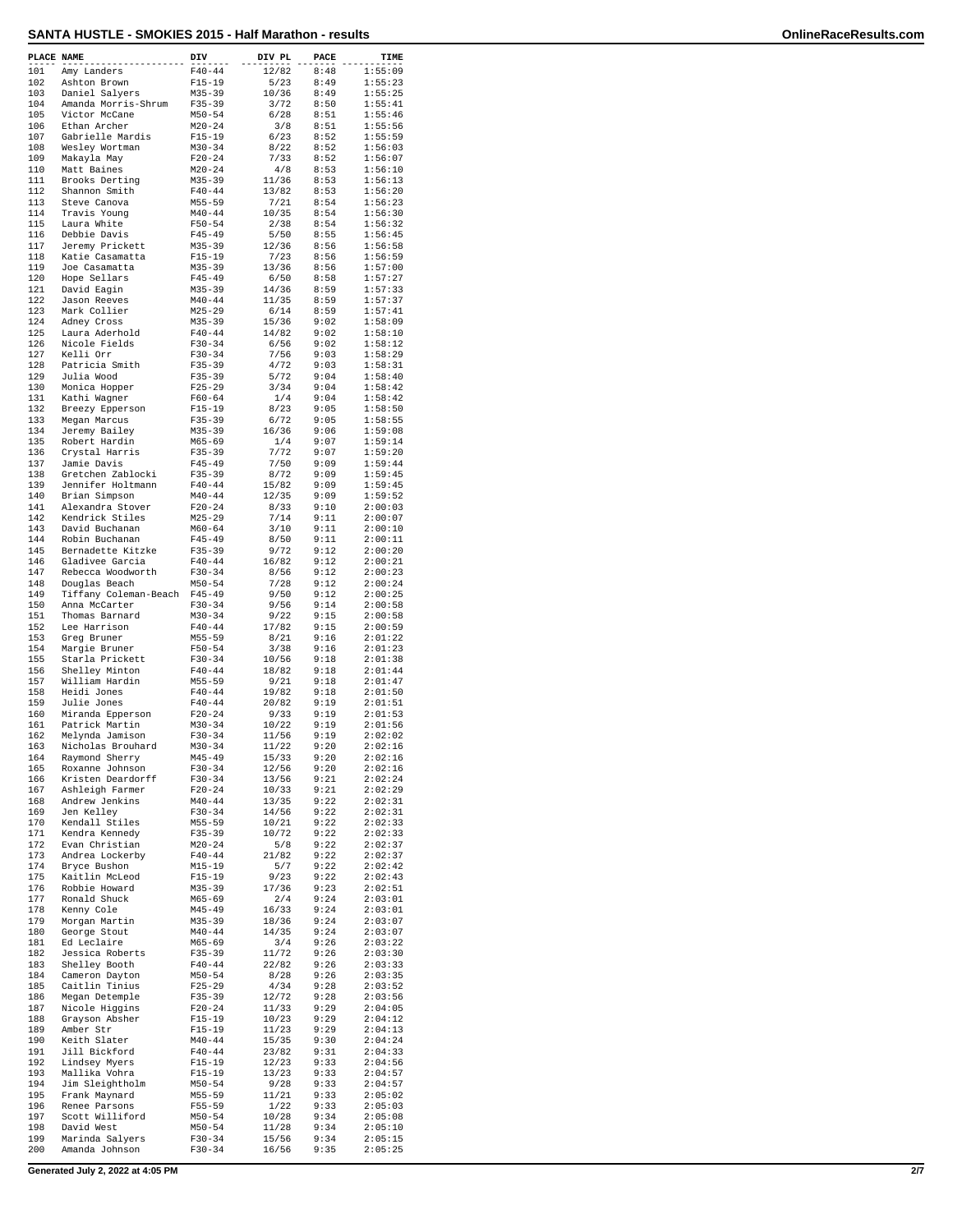## **SANTA HUSTLE - SMOKIES 2015 - Half Marathon - results OnlineRaceResults.com**

| PLACE NAME |                                   | DIV                      | DIV PL         | PACE           | TIME               |
|------------|-----------------------------------|--------------------------|----------------|----------------|--------------------|
| 201        | Tina Shoemaker                    | $F40 - 44$               | 24/82          | 9:35           | 2:05:26            |
| 202        | Wes Caldwell                      | $M40 - 44$               | 16/35          | 9:35           | 2:05:29            |
| 203        | Tamra Smith                       | $F55 - 59$               | 2/22           | 9:37           | 2:05:46            |
| 204        | Catherin Hurst                    | $F20 - 24$               | 12/33          | 9:37           | 2:05:47            |
| 205<br>206 | Elissa Tester<br>Ryan Fulton      | $F15 - 19$<br>$M25 - 29$ | 14/23<br>8/14  | 9:37<br>9:37   | 2:05:48<br>2:05:49 |
| 207        | Chelsey Carter                    | $F15 - 19$               | 15/23          | 9:37           | 2:05:50            |
| 208        | Hannah Martin                     | $F20 - 24$               | 13/33          | 9:37           | 2:05:50            |
| 209        | Kara Graham                       | $F25 - 29$               | 5/34           | 9:37           | 2:05:51            |
| 210        | Amy Cromer                        | $F40 - 44$               | 25/82          | 9:37           | 2:05:56            |
| 211        | Tony Cromer                       | $M45 - 49$               | 17/33          | 9:37           | 2:05:57            |
| 212        | Samantha Shelley                  | $F25 - 29$               | 6/34           | 9:37           | 2:05:59            |
| 213        | Chris Smith                       | $M50 - 54$               | 12/28          | 9:38           | 2:06:01            |
| 214        | Shawn Kane                        | $M60 - 64$               | 4/10           | 9:39           | 2:06:17            |
| 215        | James Davis                       | $M30 - 34$               | 12/22          | 9:39           | 2:06:20            |
| 216        | Trevor Hodgson                    | $M30 - 34$               | 13/22          | 9:39           | 2:06:24            |
| 217        | Roger Ouimby                      | $M60 - 64$               | 5/10           | 9:40           | 2:06:33            |
| 218        | Donna Wheeler                     | $F50 - 54$               | 4/38           | 9:40           | 2:06:34            |
| 219        | William Gotham                    | $M30 - 34$               | 14/22          | 9:40           | 2:06:34            |
| 220        | Amanda Davis                      | $F30 - 34$               | 17/56          | 9:41           | 2:06:42            |
| 221        | Faith Lawler                      | $F25 - 29$               | 7/34           | 9:41           | 2:06:43            |
| 222        | Natalie Peay<br>David Grindstaff  | $F15 - 19$<br>$M45 - 49$ | 16/23          | 9:41<br>9:42   | 2:06:48<br>2:07:00 |
| 223<br>224 | Tommy Stiles                      | $M45 - 49$               | 18/33<br>19/33 | 9:43           | 2:07:05            |
| 225        | Ken Griffin                       | $M50 - 54$               | 13/28          | 9:43           | 2:07:13            |
| 226        | Joshua Stelick                    | $M25 - 29$               | 9/14           | 9:44           | 2:07:24            |
| 227        | Ria Langford                      | $F50 - 54$               | 5/38           | 9:44           | 2:07:25            |
| 228        | Christopher Conser                | $M25 - 29$               | 10/14          | 9:45           | 2:07:31            |
| 229        | Jim Bollinger                     | $M55 - 59$               | 12/21          | 9:45           | 2:07:33            |
| 230        | Devin Edwards                     | $M35 - 39$               | 19/36          | 9:45           | 2:07:35            |
| 231        | Michael Dimond                    | $M55 - 59$               | 13/21          | 9:46           | 2:07:49            |
| 232        | Morgan Pittman                    | $F30-34$                 | 18/56          | 9:46           | 2:07:50            |
| 233        | Copa Alana                        | $F45 - 49$               | 10/50          | 9:46           | 2:07:52            |
| 234        | Jamie Burton                      | $M30 - 34$               | 15/22          | 9:47           | 2:08:07            |
| 235        | Tom Demange                       | $M40 - 44$               | 17/35          | 9:48           | 2:08:13            |
| 236        | Brian Conatser                    | $M40 - 44$               | 18/35          | 9:49           | 2:08:25            |
| 237        | Donna Debusk                      | $F35 - 39$               | 13/72          | 9:50           | 2:08:38            |
| 238<br>239 | Ariel Alana                       | $M45 - 49$               | 20/33          | 9:50<br>9:50   | 2:08:41            |
| 240        | Nicole Wortman                    | $F30 - 34$<br>$F65 - 69$ | 19/56<br>1/2   | 9:51           | 2:08:42<br>2:08:50 |
| 241        | Molly Gray<br>Tonia Littleton     | $F40 - 44$               | 26/82          | 9:52           | 2:09:03            |
| 242        | Mark Sullivan                     | $M55 - 59$               | 14/21          | 9:52           | 2:09:12            |
| 243        | Pam Kimball                       | $F40 - 44$               | 27/82          | 9:53           | 2:09:21            |
| 244        | Kathy Taylor                      | $F55 - 59$               | 3/22           | 9:53           | 2:09:28            |
| 245        | Victoria Sanders                  | $F15 - 19$               | 17/23          | 9:54           | 2:09:36            |
| 246        | Michael Yates                     | $M40 - 44$               | 19/35          | 9:55           | 2:09:55            |
| 247        | Scott Kinzy                       | $M60 - 64$               | 6/10           | 9:56           | 2:09:58            |
| 248        | Jason McSpadden                   | $M35 - 39$               | 20/36          | 9:57           | 2:10:16            |
| 249        | Brian Haskett                     | $M50 - 54$               | 14/28          | 9:58           | 2:10:25            |
| 250        | Jennifer Mor                      | $F35 - 39$               | 14/72          | 9:58           | 2:10:31            |
| 251        | William Ballinger                 | $M35 - 39$               | 21/36          | 10:01          | 2:11:04            |
| 252        | Kelly Retterer                    | $F40 - 44$               | 28/82          | 10:01          | 2:11:08            |
| 253        | Donald Wakefield                  | $M35 - 39$               | 22/36          | 10:01          | 2:11:10            |
| 254        | Ernie Bradshaw                    | $M35 - 39$               | 23/36          | 10:01          | 2:11:10            |
| 255        | Isaiah Jeffers                    | $M15 - 19$               | 6/7            | 10:01          | 2:11:11            |
| 256<br>257 | Misty Bradshaw<br>Tammie Wright   | $F35 - 39$<br>$F45 - 49$ | 15/72<br>11/50 | 10:01<br>10:02 | 2:11:11<br>2:11:16 |
| 258        | Tami Grossens                     | $F40 - 44$               | 29/82          | 10:02          | 2:11:20            |
| 259        | Pete Kusiak                       | $M35 - 39$               | 24/36          | 10:02          | 2:11:24            |
| 260        | Todd Helton                       | $M35 - 39$               | 25/36          | 10:02          | 2:11:26            |
| 261        | Mike Trice                        | $M55 - 59$               | 15/21          | 10:03          | 2:11:29            |
| 262        | Jessica Witcher                   | $F35 - 39$               | 16/72          | 10:04          | 2:11:41            |
| 263        | Henry Hall                        | $M40 - 44$               | 20/35          | 10:04          | 2:11:49            |
| 264        | Callie Higgins                    | $F20 - 24$               | 14/33          | 10:05          | 2:11:53            |
| 265        | Thomas Outlaw                     | $M30 - 34$               | 16/22          | 10:05          | 2:11:57            |
| 266        | Gretchen Smith                    | $F25 - 29$               | 8/34           | 10:06          | 2:12:12            |
| 267        | Kelsey Kinzy                      | $F25 - 29$               | 9/34           | 10:06          | 2:12:15            |
| 268        | Tyrah Bailey                      | $F25 - 29$               | 10/34          | 10:08          | 2:12:43            |
| 269        | Deb Wishart                       | $F55 - 59$               | 4/22           | 10:10          | 2:13:03            |
| 270        | Elisabeth Chastain                | $F30 - 34$               | 20/56          | 10:10          | 2:13:04            |
| 271<br>272 | Amy Gillespie                     | $F40 - 44$               | 30/82<br>2/2   | 10:10          | 2:13:05            |
| 273        | Sharon Vandyke<br>Leeanne Francis | F65-69<br>$F40 - 44$     | 31/82          | 10:10<br>10:10 | 2:13:06<br>2:13:07 |
| 274        | Cindy Bible                       | $F45 - 49$               | 12/50          | 10:10          | 2:13:07            |
| 275        | Courtney McIntosh                 | $F30 - 34$               | 21/56          | 10:11          | 2:13:15            |
| 276        | Norberto Roman                    | $M40 - 44$               | 21/35          | 10:11          | 2:13:18            |
| 277        | Alicia Burtt                      | $F40 - 44$               | 32/82          | 10:11          | 2:13:20            |
| 278        | Evelyn Figueroa                   | $F45 - 49$               | 13/50          | 10:12          | 2:13:36            |
| 279        | Tracy Holwell                     | $F30 - 34$               | 22/56          | 10:14          | 2:13:54            |
| 280        | Hannah Smith                      | $F25 - 29$               | 11/34          | 10:15          | 2:14:07            |
| 281        | Katelyn Cooley                    | $F15 - 19$               | 18/23          | 10:16          | 2:14:27            |
| 282        | Timothy Head                      | $M45 - 49$               | 21/33          | 10:17          | 2:14:35            |
| 283        | Phil Barber                       | $M60 - 64$               | 7/10           | 10:17          | 2:14:40            |
| 284        | Stephanie Morgan                  | $F35 - 39$               | 17/72          | 10:18          | 2:14:45            |
| 285        | Teresa Hennel                     | $F35 - 39$               | 18/72          | 10:18          | 2:14:47            |
| 286        | Tony Morgan                       | $M40 - 44$               | 22/35          | 10:18          | 2:14:49            |
| 287<br>288 | Fred Hammond                      | $M70 - 74$<br>$F55 - 59$ | 1/1<br>5/22    | 10:18          | 2:14:51<br>2:15:10 |
| 289        | Cindy Canova<br>Louanne Wiant     | $F50 - 54$               | 6/38           | 10:20<br>10:21 | 2:15:26            |
| 290        | Audrey Shuler                     | $F25 - 29$               | 12/34          | 10:21          | 2:15:28            |
| 291        | William Mitchell                  | $M50 - 54$               | 15/28          | 10:21          | 2:15:35            |
| 292        | Timothy Thuma                     | $M45 - 49$               | 22/33          | 10:22          | 2:15:47            |
| 293        | Barb Thomas                       | F55-59                   | 6/22           | 10:23          | 2:15:51            |
| 294        | Travis Debusk                     | $M35 - 39$               | 26/36          | 10:23          | 2:15:52            |
| 295        | Amanda Matson                     | $F25 - 29$               | 13/34          | 10:23          | 2:15:59            |
| 296        | Dan Woods                         | $M40 - 44$               | 23/35          | 10:23          | 2:15:59            |
| 297        | Ben Parrish                       | $M30 - 34$               | 17/22          | 10:24          | 2:16:11            |
| 298        | Jodie Middleton                   | $F45 - 49$               | 14/50          | 10:24          | 2:16:14            |
| 299        | Linda Loftus                      | $F55 - 59$               | 7/22           | 10:25          | 2:16:23            |
| 300        | Cesar Ferron                      | $M45 - 49$               | 23/33          | 10:25          | 2:16:27            |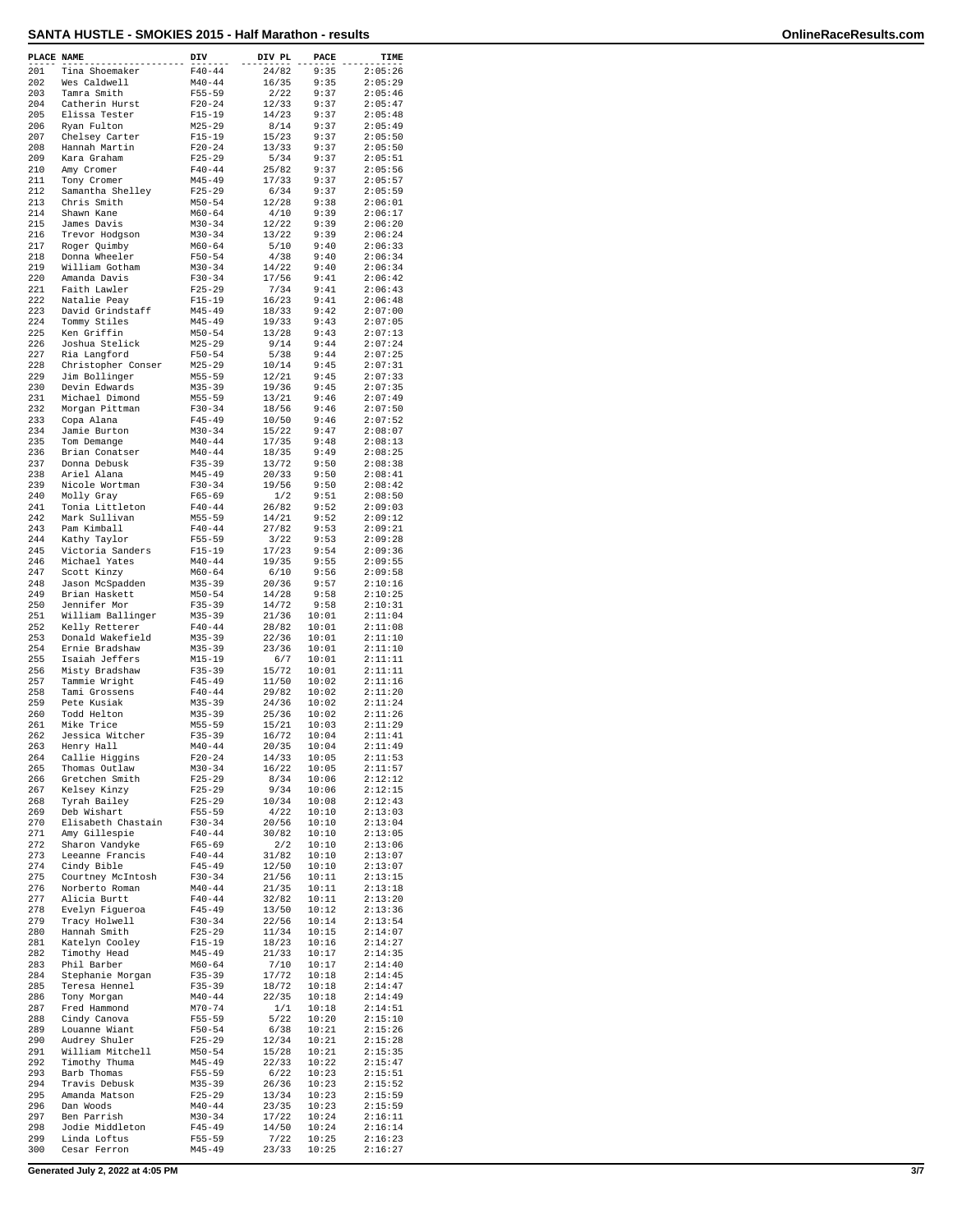| PLACE NAME |                                                | DIV                      | DIV PL         | PACE           | TIME               |
|------------|------------------------------------------------|--------------------------|----------------|----------------|--------------------|
| 301        | Kelly Sinasac                                  | $F35 - 39$               | 19/72          | 10:25          | 2:16:27            |
| 302        | Chris Hamlyn                                   | $M30 - 34$               | 18/22          | 10:26          | 2:16:36            |
| 303<br>304 | Mitzi Lavonis<br>Edward Daniel                 | $F45 - 49$<br>$M50 - 54$ | 15/50<br>16/28 | 10:26<br>10:27 | 2:16:40<br>2:16:51 |
| 305        | David McCain                                   | $M55 - 59$               | 16/21          | 10:30          | 2:17:28            |
| 306<br>307 | Melissa Collier                                | $F35 - 39$               | 20/72          | 10:30          | 2:17:30<br>2:17:41 |
| 308        | Blake Pierce<br>Chuck Darsey                   | $M30 - 34$<br>$M60 - 64$ | 19/22<br>8/10  | 10:31<br>10:31 | 2:17:41            |
| 309        | Tammy Saeger                                   | $F40 - 44$               | 33/82          | 10:31          | 2:17:47            |
| 310<br>311 | Andrea Kimbrough<br>Kent Benjamin              | $F30-34$<br>$M20 - 24$   | 23/56<br>6/8   | 10:32<br>10:33 | 2:17:56<br>2:18:03 |
| 312        | Joy Ponder                                     | $F40 - 44$               | 34/82          | 10:33          | 2:18:04            |
| 313        | Richard Cucunato                               | $M55 - 59$               | 17/21          | 10:33          | 2:18:05            |
| 314<br>315 | Gretta York<br>Rhonda Dennison                 | $F40 - 44$<br>$F50 - 54$ | 35/82<br>7/38  | 10:36<br>10:36 | 2:18:42<br>2:18:42 |
| 316        | Nicole Smith                                   | $F35 - 39$               | 21/72          | 10:36          | 2:18:51            |
| 317        | Debra Mayeux                                   | $F45 - 49$               | 16/50          | 10:37          | 2:19:05            |
| 318<br>319 | Ronnette Thompson<br>Glenda Urbahns            | $F45 - 49$<br>$F40 - 44$ | 17/50<br>36/82 | 10:38<br>10:39 | 2:19:12<br>2:19:22 |
| 320        | Cathy Hyde                                     | $F50 - 54$               | 8/38           | 10:39          | 2:19:23            |
| 321<br>322 | Shannah Steel<br>Steve Fortner                 | $F35 - 39$<br>M45-49     | 22/72<br>24/33 | 10:40<br>10:40 | 2:19:32<br>2:19:32 |
| 323        | Tanya Stack                                    | $F30-34$                 | 24/56          | 10:40          | 2:19:33            |
| 324        | April Stanfield                                | $F35 - 39$               | 23/72          | 10:40          | 2:19:34            |
| 325<br>326 | Rebecca Dotson<br>Kristi Jeffers               | $F20-24$<br>$F20 - 24$   | 15/33<br>16/33 | 10:42<br>10:42 | 2:20:00<br>2:20:00 |
| 327        | Mary Rosson                                    | $F50 - 54$               | 9/38           | 10:42          | 2:20:04            |
| 328<br>329 | Nicki Hurlbert<br>Amy Munsey                   | $F40 - 44$<br>$F35 - 39$ | 37/82<br>24/72 | 10:42<br>10:43 | 2:20:08<br>2:20:12 |
| 330        | Edward Janssen                                 | $M45 - 49$               | 25/33          | 10:43          | 2:20:14            |
| 331        | Ken Akin                                       | M55-59                   | 18/21          | 10:46          | 2:20:59            |
| 332<br>333 | Andrea Paynter<br>Traci Bales                  | $F40 - 44$               | 0/0<br>38/82   | 10:48<br>10:48 | 2:21:25<br>2:21:29 |
| 334        | Shauna McNulty                                 | $F30-34$                 | 25/56          | 10:49          | 2:21:34            |
| 335        | Emily Wilson                                   | $F15 - 19$               | 19/23          | 10:49          | 2:21:38            |
| 336<br>337 | Jill Smith<br>Janice Lockwood                  | $F40 - 44$<br>$F50 - 54$ | 39/82<br>10/38 | 10:50<br>10:50 | 2:21:47<br>2:21:47 |
| 338        | Colleen Ferrell                                | $F50 - 54$               | 11/38          | 10:50          | 2:21:50            |
| 339<br>340 | Jessica Grasso                                 | $F35 - 39$               | 25/72<br>40/82 | 10:50<br>10:51 | 2:21:55<br>2:22:00 |
| 341        | Claudia Zuazua<br>Brian Rainwater              | $F40 - 44$<br>$M50 - 54$ | 17/28          | 10:51          | 2:22:05            |
| 342        | Shelia Brandenburg                             | $F45 - 49$               | 18/50          | 10:51          | 2:22:05            |
| 343<br>344 | Lindsay Burkhalter<br>Melissa Cate             | $F25 - 29$<br>$F40 - 44$ | 14/34<br>41/82 | 10:51<br>10:51 | 2:22:06<br>2:22:06 |
| 345        | Tommy Outlaw                                   | $M55 - 59$               | 19/21          | 10:52          | 2:22:12            |
| 346<br>347 | Elizabeth Robinson<br>Rene Aldrich             | $F40 - 44$<br>$F35 - 39$ | 42/82<br>26/72 | 10:52<br>10:53 | 2:22:20<br>2:22:30 |
| 348        | Tiffany Farner                                 | $F30-34$                 | 26/56          | 10:53          | 2:22:30            |
| 349        | Lisa Cole                                      | $F35 - 39$               | 27/72          | 10:53          | 2:22:32            |
| 350<br>351 | Jeremiah Clary<br>Dan Brennan                  | $M35 - 39$<br>$M40 - 44$ | 27/36<br>24/35 | 10:53<br>10:55 | 2:22:33<br>2:23:01 |
| 352        | Courtney Harris                                | $F15-19$                 | 20/23          | 10:56          | 2:23:02            |
| 353<br>354 | Mark Wike<br>Alexis Gage                       | $M40 - 44$<br>$F45 - 49$ | 25/35<br>19/50 | 10:56<br>10:59 | 2:23:06<br>2:23:44 |
| 355        | Michael Farner                                 | $M35 - 39$               | 28/36          | 10:59          | 2:23:53            |
| 356        | Leigh Ann Frick                                | $F45 - 49$               | 20/50          | 11:01          | 2:24:15            |
| 357<br>358 | Melissa Moffitt<br>Will Hanson                 | $F30-34$<br>$M15 - 19$   | 27/56<br>7/7   | 11:01<br>11:02 | 2:24:15<br>2:24:20 |
| 359        | Tulika Vohra                                   | $F45 - 49$               | 21/50          | 11:02          | 2:24:27            |
| 360<br>361 | Crystal Curtis<br>Edd McCarter                 | $F35 - 39$<br>$M35 - 39$ | 28/72<br>29/36 | 11:03<br>11:03 | 2:24:34<br>2:24:35 |
| 362        | Corinne Angel                                  | $F20 - 24$               | 17/33          | 11:04          | 2:24:46            |
| 363        | Corinne Kinzy                                  | $F20 - 24$               | 18/33          | 11:06          | 2:25:19            |
| 364<br>365 | Charlotte Pelto<br>Carrie Graf                 | $F35 - 39$<br>$F50 - 54$ | 29/72<br>12/38 | 11:07<br>11:07 | 2:25:36<br>2:25:36 |
| 366        | Lisa Adams                                     | $F35 - 39$               | 30/72          | 11:07          | 2:25:37            |
| 367<br>368 | Jessie Clark<br>Megan Bumgarner                | $F35 - 39$<br>$F25 - 29$ | 31/72<br>15/34 | 11:07<br>11:08 | 2:25:37<br>2:25:45 |
| 369        | Melanie Bailey                                 | $F35 - 39$               | 32/72          | 11:08          | 2:25:46            |
| 370        | Suzanne Parker                                 | $F50 - 54$               | 13/38          | 11:08          | 2:25:49            |
| 371<br>372 | Cheryl Outlaw<br>Letonya Altizer-Compto F40-44 | $F55 - 59$               | 8/22<br>43/82  | 11:09<br>11:09 | 2:25:56<br>2:26:04 |
| 373        | Kevin Dawson                                   | $M35 - 39$               | 30/36          | 11:10          | 2:26:07            |
| 374<br>375 | Krystle Tuggle<br>Brad Watson                  | $F25 - 29$<br>$M50 - 54$ | 16/34<br>18/28 | 11:10<br>11:11 | 2:26:14<br>2:26:29 |
| 376        | Marcie Brown                                   | $F35 - 39$               | 33/72          | 11:12          | 2:26:34            |
| 377<br>378 | Dawn Cotton                                    | $F45 - 49$               | 22/50          | 11:12          | 2:26:38            |
| 379        | Michelle Jeffers<br>Melanie Howard             | $F40 - 44$<br>$F35 - 39$ | 44/82<br>34/72 | 11:12<br>11:12 | 2:26:38<br>2:26:41 |
| 380        | Brandon Landers                                | $M20 - 24$               | 7/8            | 11:13          | 2:26:45            |
| 381<br>382 | Christi Douglas<br>Judith Kinzy                | $F35 - 39$<br>$F50 - 54$ | 35/72<br>14/38 | 11:14<br>11:15 | 2:26:57<br>2:27:15 |
| 383        | Jeremy Biggs                                   | $M40 - 44$               | 26/35          | 11:15          | 2:27:15            |
| 384        | Laura Schiermeyer                              | $F35 - 39$               | 36/72          | 11:15          | 2:27:16            |
| 385<br>386 | Debbie Bennett<br>Jim Loftus                   | F55-59<br>$M55 - 59$     | 9/22<br>20/21  | 11:15<br>11:15 | 2:27:16<br>2:27:21 |
| 387        | Kira Ellis                                     | $F25 - 29$               | 17/34          | 11:16          | 2:27:29            |
| 388<br>389 | Stephanie Nickel<br>Barbara Weller             | $F45 - 49$<br>$F45 - 49$ | 23/50<br>24/50 | 11:18<br>11:19 | 2:27:49<br>2:28:09 |
| 390        | Kansas Hess                                    | $F15 - 19$               | 21/23          | 11:19          | 2:28:11            |
| 391        | Bobby West                                     | $M35 - 39$               | 31/36          | 11:20          | 2:28:21            |
| 392<br>393 | Lori Brown<br>Susanne Orourke                  | $F25 - 29$<br>$F50 - 54$ | 18/34<br>15/38 | 11:21<br>11:21 | 2:28:33<br>2:28:40 |
| 394        | Ashley McKinney                                | $F30-34$                 | 28/56          | 11:23          | 2:28:56            |
| 395<br>396 | Frank Damante<br>John Conley                   | $M50 - 54$<br>$M50 - 54$ | 19/28<br>20/28 | 11:23<br>11:24 | 2:29:03<br>2:29:09 |
| 397        | Dan Specht                                     | $M45 - 49$               | 26/33          | 11:24          | 2:29:18            |
| 398<br>399 | Elinor Leclaire                                | $F50 - 54$<br>$F45 - 49$ | 16/38          | 11:24          | 2:29:18<br>2:29:19 |
| 400        | Elaine Specht<br>Angela Conatser               | $F40 - 44$               | 25/50<br>45/82 | 11:24<br>11:25 | 2:29:27            |
|            |                                                |                          |                |                |                    |

**Generated July 2, 2022 at 4:05 PM 4/7**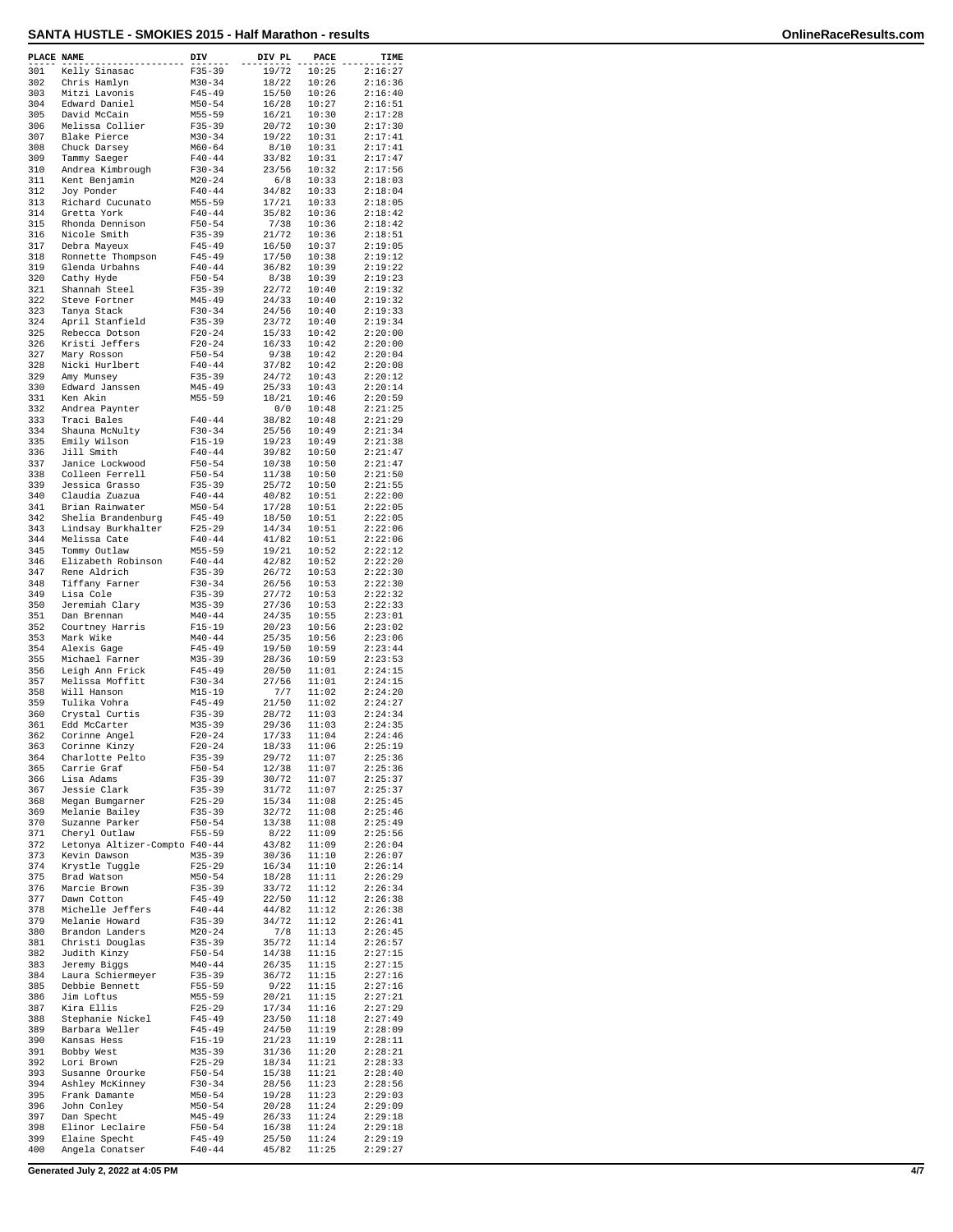| PLACE NAME |                                                | DIV                      | DIV PL         | PACE           | TIME               |
|------------|------------------------------------------------|--------------------------|----------------|----------------|--------------------|
| 401        | Tammy Rice                                     | $F40 - 44$               | 46/82          | 11:25          | 2:29:27            |
| 402        | Leia Loveday                                   | $F35 - 39$               | 37/72          | 11:25          | 2:29:27            |
| 403<br>404 | Vikkisu Carter<br>Tracy Brown -Laymance F50-54 | $F30-34$                 | 29/56<br>17/38 | 11:25<br>11:25 | 2:29:30<br>2:29:32 |
| 405        | Angela Frabotta                                | $F30-34$                 | 30/56          | 11:27          | 2:29:57            |
| 406        | Cory Weiss                                     | $M25 - 29$               | 11/14          | 11:27          | 2:29:57            |
| 407<br>408 | Christie Kettle<br>Kelly Ducote                | $F35 - 39$<br>$F35 - 39$ | 38/72<br>39/72 | 11:27<br>11:29 | 2:29:58<br>2:30:18 |
| 409        | Katy Bradley                                   | $F50 - 54$               | 18/38          | 11:30          | 2:30:32            |
| 410        | Jami Blair                                     | $F20 - 24$               | 19/33          | 11:30          | 2:30:38            |
| 411<br>412 | Jennifer Jordan<br>Joslin Connatser            | $F35 - 39$<br>$F20-24$   | 40/72<br>20/33 | 11:31<br>11:33 | 2:30:42<br>2:31:13 |
| 413        | Laura Gilpin                                   | $F50 - 54$               | 19/38          | 11:34          | 2:31:27            |
| 414        | Emily Lindsay                                  | $F20 - 24$               | 21/33          | 11:35          | 2:31:37            |
| 415<br>416 | Tom Taylor<br>Marcus Easley                    | $M50 - 54$<br>$M50 - 54$ | 21/28<br>22/28 | 11:35<br>11:35 | 2:31:39<br>2:31:42 |
| 417        | Caitlin Sanders                                | $F25 - 29$               | 19/34          | 11:36          | 2:31:46            |
| 418        | Tracy Hoffman                                  | $F40 - 44$               | 47/82          | 11:36          | 2:31:48            |
| 419<br>420 | Sandy Brown                                    | $F40 - 44$<br>$F45 - 49$ | 48/82          | 11:36<br>11:39 | 2:31:48<br>2:32:30 |
| 421        | Carina Denney<br>Shanon Lutomski               | $F30-34$                 | 26/50<br>31/56 | 11:39          | 2:32:32            |
| 422        | Mandy Williams                                 | $F40 - 44$               | 49/82          | 11:40          | 2:32:46            |
| 423<br>424 | Stephanie Mueller                              | $F30-34$<br>$M45 - 49$   | 32/56<br>27/33 | 11:41<br>11:41 | 2:32:52<br>2:32:56 |
| 425        | Marc Garner<br>Sara Hopson                     | $F30-34$                 | 33/56          | 11:42          | 2:33:08            |
| 426        | Matthew Mitchell                               | $M30 - 34$               | 20/22          | 11:44          | 2:33:33            |
| 427        | Angie King                                     | $F35 - 39$               | 41/72          | 11:44          | 2:33:34            |
| 428<br>429 | Jim Meiser<br>Haley Watts                      | $M65 - 69$<br>$F20 - 24$ | 4/4<br>22/33   | 11:44<br>11:45 | 2:33:42<br>2:33:45 |
| 430        | Darcy Grimes                                   | $F30-34$                 | 34/56          | 11:45          | 2:33:46            |
| 431        | Carla Messer                                   | $F40 - 44$               | 50/82          | 11:48          | 2:34:25            |
| 432<br>433 | Christie Johnson<br>Kristi Saylor              | $F35 - 39$<br>$F35 - 39$ | 42/72<br>43/72 | 11:48<br>11:48 | 2:34:27<br>2:34:28 |
| 434        | Amanda Williams                                | $F30-34$                 | 35/56          | 11:48          | 2:34:33            |
| 435        | Sandy Gatti                                    | $F50 - 54$               | 20/38          | 11:48          | 2:34:33            |
| 436<br>437 | Christine Lindsay<br>Sarah Walker              | $F45 - 49$<br>$F30-34$   | 27/50<br>36/56 | 11:49<br>11:49 | 2:34:36<br>2:34:42 |
| 438        | Paul Walker                                    | $M40 - 44$               | 27/35          | 11:49          | 2:34:45            |
| 439        | Rosie Sheppard                                 | $F45 - 49$               | 28/50          | 11:50          | 2:34:50            |
| 440        | Dan Luithle                                    | $M50 - 54$               | 23/28          | 11:51          | 2:35:11            |
| 441<br>442 | Johnna Conley<br>Jim Hesemann                  | $F50 - 54$<br>$M50 - 54$ | 21/38<br>24/28 | 11:52<br>11:52 | 2:35:15<br>2:35:22 |
| 443        | Terri Hesemann                                 | $F50 - 54$               | 22/38          | 11:52          | 2:35:23            |
| 444        | Mariah Varner                                  | $F20 - 24$               | 23/33          | 11:52          | 2:35:24            |
| 445<br>446 | Nakeisha Fields<br>Janet Watkins               | $F25 - 29$<br>F55-59     | 20/34<br>10/22 | 11:52<br>11:57 | 2:35:25<br>2:36:23 |
| 447        | Jacqueline Watkins                             | $F20 - 24$               | 24/33          | 11:57          | 2:36:24            |
| 448        | Suzanne Gibbs                                  | $F45 - 49$               | 29/50          | 11:57          | 2:36:26            |
| 449<br>450 | Brenda Ginn<br>Robin Caldwell                  | $F45 - 49$<br>$F40 - 44$ | 30/50<br>51/82 | 11:59<br>11:59 | 2:36:53<br>2:36:54 |
| 451        | Lisa McAbee                                    | $F35 - 39$               | 44/72          | 11:59          | 2:36:55            |
| 452        | Sherry Peavler                                 | $F35 - 39$               | 45/72          | 11:59          | 2:36:58            |
| 453<br>454 | Andrea Shannon<br>Morgan White                 | $F30 - 34$<br>$F25 - 29$ | 37/56<br>21/34 | 12:00<br>12:00 | 2:37:07<br>2:37:07 |
| 455        | Judy Taylor                                    | $F45 - 49$               | 31/50          | 12:01          | 2:37:19            |
| 456        | Terri Slack                                    | $F55 - 59$               | 11/22          | 12:02          | 2:37:38            |
| 457<br>458 | Kevin Poe<br>Amanda Del Giorno                 | $M30 - 34$               | 21/22          | 12:03<br>12:03 | 2:37:40<br>2:37:48 |
| 459        | Matthew Del Giorno                             | $F30-34$<br>$M30 - 34$   | 38/56<br>22/22 | 12:03          | 2:37:48            |
| 460        | Julie Jones                                    | $F50 - 54$               | 23/38          | 12:04          | 2:38:02            |
| 461        | Stacey Swafford                                | $F45 - 49$<br>$F45 - 49$ | 32/50          | 12:05<br>12:05 | 2:38:09<br>2:38:12 |
| 462<br>463 | Anneke Wilkey<br>Shannan Swafford              | F45-49                   | 33/50<br>34/50 | 12:05          | 2:38:12            |
| 464        | Lois Mayne                                     | $F60 - 64$               | 2/4            | 12:08          | 2:38:50            |
| 465<br>466 | Brandi Gilbert                                 | $F30 - 34$               | 39/56          | 12:09          | 2:39:07            |
| 467        | Erin McLauchlin<br>Amy Shea Roberts            | $F30 - 34$<br>$F35 - 39$ | 40/56<br>46/72 | 12:10<br>12:10 | 2:39:13<br>2:39:20 |
| 468        | Patty Dayton                                   | $F50 - 54$               | 24/38          | 12:11          | 2:39:32            |
| 469        | Bryon Bartley                                  | $M45 - 49$               | 28/33          | 12:11          | 2:39:35            |
| 470<br>471 | Shelby Bartley<br>Kristi Andrews               | $F40 - 44$<br>$F40 - 44$ | 52/82<br>53/82 | 12:11<br>12:14 | 2:39:36<br>2:40:11 |
| 472        | Bobbi Campbell                                 | $F40 - 44$               | 54/82          | 12:14          | 2:40:16            |
| 473        | Tayler Newsome                                 | $F20-24$                 | 25/33          | 12:15          | 2:40:18            |
| 474<br>475 | Bethany Tackett<br>Eileen Downey               | $F25 - 29$<br>$F30 - 34$ | 22/34<br>41/56 | 12:15<br>12:16 | 2:40:19<br>2:40:33 |
| 476        | Christine Jackson                              | $F45 - 49$               | 35/50          | 12:16          | 2:40:38            |
| 477        | Jenna Coleman                                  | $F25 - 29$               | 23/34          | 12:16          | 2:40:42            |
| 478<br>479 | Casey Drake<br>Jeannie Morris                  | $F30-34$<br>$F40 - 44$   | 42/56<br>55/82 | 12:19<br>12:20 | 2:41:17<br>2:41:23 |
| 480        | Mary Hughes                                    | $F20 - 24$               | 26/33          | 12:20          | 2:41:30            |
| 481        | Connie Nunham                                  | $F55 - 59$               | 12/22          | 12:21          | 2:41:35            |
| 482        | Laura Street                                   | $F35 - 39$               | 47/72          | 12:21          | 2:41:35            |
| 483<br>484 | Nicole Samler<br>James Kelly Jr                | $F30 - 34$<br>$M40 - 44$ | 43/56<br>28/35 | 12:21<br>12:21 | 2:41:37<br>2:41:41 |
| 485        | Tonya Fulk                                     | $F40 - 44$               | 56/82          | 12:22          | 2:41:53            |
| 486        | Jimmy Fulk                                     | $M40 - 44$               | 29/35          | 12:22          | 2:41:54            |
| 487<br>488 | Stephanie Menefee<br>Brittany Nicholson        | $F25 - 29$<br>$F25 - 29$ | 24/34<br>25/34 | 12:23<br>12:23 | 2:42:02<br>2:42:02 |
| 489        | Diana Majors                                   | $F35 - 39$               | 48/72          | 12:23          | 2:42:03            |
| 490        | Dylain Francisco                               | $M25 - 29$               | 12/14          | 12:24          | 2:42:16            |
| 491<br>492 | Sarah Keith<br>Erin Lamb                       | $F35 - 39$<br>$F30-34$   | 49/72<br>44/56 | 12:24<br>12:24 | 2:42:17<br>2:42:19 |
| 493        | Rebecca Zakrajsek                              | $F35 - 39$               | 50/72          | 12:24          | 2:42:20            |
| 494        | Brittany Foster                                | $F25 - 29$               | 26/34          | 12:24          | 2:42:20            |
| 495<br>496 | Lindsey Harb<br>Steve Speelman                 | $F30 - 34$<br>$M60 - 64$ | 45/56<br>9/10  | 12:24<br>12:25 | 2:42:20<br>2:42:36 |
| 497        | Rachel Firestone                               | $F40 - 44$               | 57/82          | 12:26          | 2:42:42            |
| 498        | Renee Nardone                                  | $F40 - 44$               | 58/82          | 12:26          | 2:42:53            |
| 499        | Donna Kelly                                    | $F40 - 44$               | 59/82          | 12:29          | 2:43:20            |
| 500        | Jenny Taylor                                   | $F55 - 59$               | 13/22          | 12:33          | 2:44:19            |

**Generated July 2, 2022 at 4:05 PM 5/7**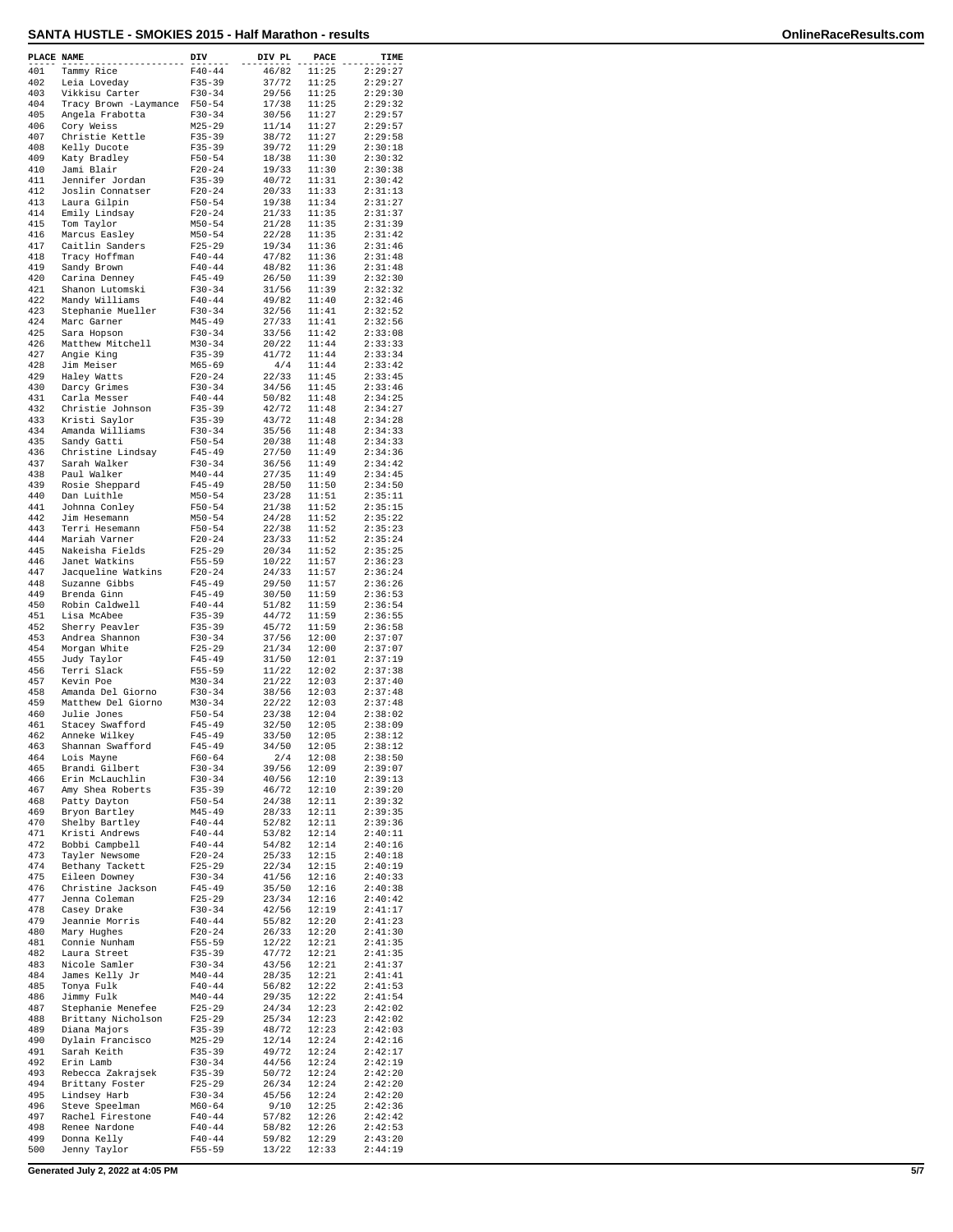## **SANTA HUSTLE - SMOKIES 2015 - Half Marathon - results OnlineRaceResults.com**

| PLACE NAME |                                    | DIV                      | DIV PL         | PACE           | TIME               |
|------------|------------------------------------|--------------------------|----------------|----------------|--------------------|
| 501        | Holley Knight                      | $F25 - 29$               | 27/34          | 12:35          | 2:44:46            |
| 502        | Elizabeth Bailey                   | $F20 - 24$               | 27/33          | 12:35          | 2:44:48            |
| 503        | Debbie Winchester                  | $F45 - 49$               | 36/50          | 12:36          | 2:44:51            |
| 504<br>505 | Vanessa Nunley<br>Emily Anderson   | $F55 - 59$<br>$F20 - 24$ | 14/22<br>28/33 | 12:36<br>12:44 | 2:44:54<br>2:46:39 |
| 506        | David Anderson                     | $M50 - 54$               | 25/28          | 12:44          | 2:46:40            |
| 507        | Bobbie Perkins                     | $F35 - 39$               | 51/72          | 12:44          | 2:46:40            |
| 508        | Melinda Waddell                    | $F60 - 64$               | 3/4            | 12:45          | 2:46:55            |
| 509        | Anna McNamee                       | $F35 - 39$               | 52/72          | 12:46          | 2:47:14            |
| 510        | Jason Arnwine                      | $M40 - 44$               | 30/35          | 12:47          | 2:47:25            |
| 511        | Michael Yaeger                     | $M40 - 44$               | 31/35          | 12:47          | 2:47:26            |
| 512        | Laura Verla                        | $F25 - 29$               | 28/34          | 12:51          | 2:48:10            |
| 513        | Beth Coppenger                     | $F40 - 44$               | 60/82          | 12:51          | 2:48:16            |
| 514<br>515 | Michele Holden                     | $F45 - 49$<br>$F50 - 54$ | 37/50<br>25/38 | 12:52<br>12:53 | 2:48:29<br>2:48:38 |
| 516        | Dotty Bollinger<br>Jeremy Horton   | $M40 - 44$               | 32/35          | 12:54          | 2:48:56            |
| 517        | Steven Smith                       | $M45 - 49$               | 29/33          | 12:55          | 2:49:01            |
| 518        | Candy Boruff                       | $F40 - 44$               | 61/82          | 12:55          | 2:49:01            |
| 519        | Andrea Fuller                      | $F25 - 29$               | 29/34          | 12:55          | 2:49:05            |
| 520        | Jeff Whitaker                      | $M40 - 44$               | 33/35          | 12:55          | 2:49:12            |
| 521        | Jessica Gotham                     | $F30-34$                 | 46/56          | 12:56          | 2:49:13            |
| 522        | Allister Leaver                    | $F25 - 29$               | 30/34          | 12:56          | 2:49:16            |
| 523        | Shauna Rivera                      | $F30 - 34$               | 47/56          | 12:56          | 2:49:19            |
| 524<br>525 | Wesley Cook                        | $M25 - 29$               | 13/14          | 12:57          | 2:49:27            |
| 526        | Verna Troutman<br>Alysha Derting   | $F70 - 74$<br>$F30 - 34$ | 1/1<br>48/56   | 12:58<br>12:58 | 2:49:39<br>2:49:52 |
| 527        | Sherri Rega                        | $F35 - 39$               | 53/72          | 13:03          | 2:50:47            |
| 528        | Krystyn Maxa                       | $F40 - 44$               | 62/82          | 13:04          | 2:51:03            |
| 529        | Gail Hitchcox                      | $F55 - 59$               | 15/22          | 13:04          | 2:51:07            |
| 530        | Sammantha Weaver                   | $F25 - 29$               | 31/34          | 13:05          | 2:51:18            |
| 531        | Gary Douty                         | $M50 - 54$               | 26/28          | 13:06          | 2:51:36            |
| 532        | Gwen Douty                         | $F50 - 54$               | 26/38          | 13:06          | 2:51:37            |
| 533        | Alexandra Beber                    | $F01 - 10$               | 1/2            | 13:08          | 2:51:54            |
| 534        | Rochelle Guenther                  | $F15 - 19$               | 22/23          | 13:08          | 2:51:57            |
| 535<br>536 | Melinda Crews<br>Malissia Milburn  | $F35 - 39$<br>$F25 - 29$ | 54/72<br>32/34 | 13:08<br>13:09 | 2:52:01<br>2:52:06 |
| 537        | Connie Huff                        | $F40 - 44$               | 63/82          | 13:09          | 2:52:10            |
| 538        | Angela Dautartas                   | $F30 - 34$               | 49/56          | 13:14          | 2:53:09            |
| 539        | Nicole Prior                       | $F40 - 44$               | 64/82          | 13:14          | 2:53:19            |
| 540        | Wesley Bryant                      | $M35 - 39$               | 32/36          | 13:15          | 2:53:32            |
| 541        | Ashley Towe                        | $F30 - 34$               | 50/56          | 13:16          | 2:53:39            |
| 542        | Pedro Velis                        | $M40 - 44$               | 34/35          | 13:16          | 2:53:40            |
| 543        | Kevin Maxfield                     | $M45 - 49$               | 30/33          | 13:17          | 2:53:52            |
| 544        | Shaun Buchanan                     | $M40 - 44$               | 35/35          | 13:17          | 2:53:59            |
| 545        | Kathy Jones                        | $F55 - 59$               | 16/22          | 13:19          | 2:54:16            |
| 546<br>547 | Michael Simmons<br>Donna Summerlin | $M60 - 64$<br>$F45 - 49$ | 10/10<br>38/50 | 13:24<br>13:25 | 2:55:28<br>2:55:46 |
| 548        | Dorothy Pope                       | $F40 - 44$               | 65/82          | 13:26          | 2:55:49            |
| 549        | Jessica Pierce                     | $F30-34$                 | 51/56          | 13:26          | 2:55:54            |
| 550        | Teresa Annis                       | $F50 - 54$               | 27/38          | 13:27          | 2:56:02            |
| 551        | Clark Annis                        | $M55 - 59$               | 21/21          | 13:27          | 2:56:03            |
| 552        | Tina Crozier                       | $F60 - 64$               | 4/4            | 13:27          | 2:56:05            |
| 553        | Tonna Caldwell                     | $F45 - 49$               | 39/50          | 13:29          | 2:56:29            |
| 554        | Paula Yoakum                       | $F50 - 54$               | 28/38          | 13:30          | 2:56:40            |
| 555        | William Grigg                      | $M50 - 54$               | 27/28          | 13:36          | 2:58:07            |
| 556<br>557 | Amanda Shields                     | $F35 - 39$<br>$F35 - 39$ | 55/72<br>56/72 | 13:36<br>13:41 | 2:58:10<br>2:59:12 |
| 558        | Mandy Parker<br>Ann Drake          | $F50 - 54$               | 29/38          | 13:41          | 2:59:15            |
| 559        | Melissa Treff                      | $F40 - 44$               | 66/82          | 13:45          | 2:59:59            |
| 560        | Marisa Durham                      | $F55 - 59$               | 17/22          | 13:45          | 3:00:03            |
| 561        | Wanda Bennudriti                   | $F50 - 54$               | 30/38          | 13:47          | 3:00:24            |
| 562        | Kathy Hayslip                      | $F50 - 54$               | 31/38          | 13:47          | 3:00:32            |
| 563        | Steve Hayslip                      | $M50 - 54$               | 28/28          | 13:47          | 3:00:32            |
| 564        | Elizabeth Hayslip                  | $F20 - 24$               | 29/33          | 13:47          | 3:00:33            |
| 565        | Andrew Hayslip                     | $M25 - 29$               | 14/14          | 13:47          | 3:00:33            |
| 566<br>567 | Bj Patterson<br>Emily Weyenberg    | $M35 - 39$               | 33/36<br>23/23 | 13:49<br>13:49 | 3:00:48<br>3:00:54 |
| 568        | Lisa Compton                       | F15-19<br>$F20 - 24$     | 30/33          | 13:50          | 3:01:04            |
| 569        | Teresita Trivette                  | $F50 - 54$               | 32/38          | 13:50          | 3:01:04            |
| 570        | Brittany Ross                      | $F25 - 29$               | 33/34          | 13:50          | 3:01:06            |
| 571        | Stephanie Henze                    | $F40 - 44$               | 67/82          | 13:50          | 3:01:06            |
| 572        | Lindsey Greer                      | $F30 - 34$               | 52/56          | 13:50          | 3:01:07            |
| 573        | Linda Plank                        | $F45 - 49$               | 40/50          | 13:52          | 3:01:37            |
| 574        | Matt Plank                         | $M45 - 49$               | 31/33          | 13:52          | 3:01:38            |
| 575        | Wendy Chartier                     | $F40 - 44$               | 68/82          | 13:53          | 3:01:49            |
| 576        | Lenny Chartier<br>Amber Sherry     | $M45 - 49$               | 32/33          | 13:53          | 3:01:49            |
| 577<br>578 | Michelle Horton                    | $F20 - 24$<br>$F40 - 44$ | 31/33<br>69/82 | 13:56<br>13:58 | 3:02:22<br>3:02:49 |
| 579        | Kelly Tucker                       | $F35 - 39$               | 57/72          | 13:58          | 3:02:53            |
| 580        | Kelly Phillips                     | $F45 - 49$               | 41/50          | 14:00          | 3:03:23            |
| 581        | Angie Grembecki                    | $F35 - 39$               | 58/72          | 14:01          | 3:03:28            |
| 582        | Joanie Stallard                    | $F35 - 39$               | 59/72          | 14:01          | 3:03:34            |
| 583        | Leslie Massengale                  | $F30 - 34$               | 53/56          | 14:03          | 3:04:01            |
| 584        | Laquesta Williams                  | $F35 - 39$               | 60/72          | 14:05          | 3:04:26            |
| 585        | Dawna Paul                         | $F45 - 49$               | 42/50          | 14:06          | 3:04:33            |
| 586        | Robin Davis                        | $F45 - 49$               | 43/50          | 14:09          | 3:05:13            |
| 587        | Kenji Maeda                        | $M20 - 24$               | 8/8            | 14:09          | 3:05:13            |
| 588        | Jordan Davis                       | $F20-24$                 | 32/33          | 14:09          | 3:05:13<br>3:05:42 |
| 589<br>590 | Michele Brackett<br>Tammy Cook     | $F50 - 54$<br>$F45 - 49$ | 33/38<br>44/50 | 14:11<br>14:13 | 3:06:12            |
| 591        | Leslie Moody                       | $F40 - 44$               | 70/82          | 14:13          | 3:06:14            |
| 592        | Amy Reagan                         | $F40 - 44$               | 71/82          | 14:14          | 3:06:20            |
| 593        | Rhonda Luckett                     | $F35 - 39$               | 61/72          | 14:15          | 3:06:37            |
| 594        | Melissa Luithle                    | $F45 - 49$               | 45/50          | 14:15          | 3:06:38            |
| 595        | Holly Pryor                        | $F35 - 39$               | 62/72          | 14:17          | 3:06:55            |
| 596        | Julie Tackett                      | $F40 - 44$               | 72/82          | 14:17          | 3:06:56            |
| 597        | Angela Frisby                      | $F45 - 49$               | 46/50          | 14:21          | 3:07:56            |
| 598<br>599 | Michelle Jarret<br>Sarah Matthews  | $F40 - 44$<br>$F35 - 39$ | 73/82<br>63/72 | 14:21<br>14:22 | 3:07:58<br>3:08:01 |
| 600        | Erika Stevens                      | $F45 - 49$               | 47/50          | 14:28          | 3:09:18            |
|            |                                    |                          |                |                |                    |

**Generated July 2, 2022 at 4:05 PM 6/7**